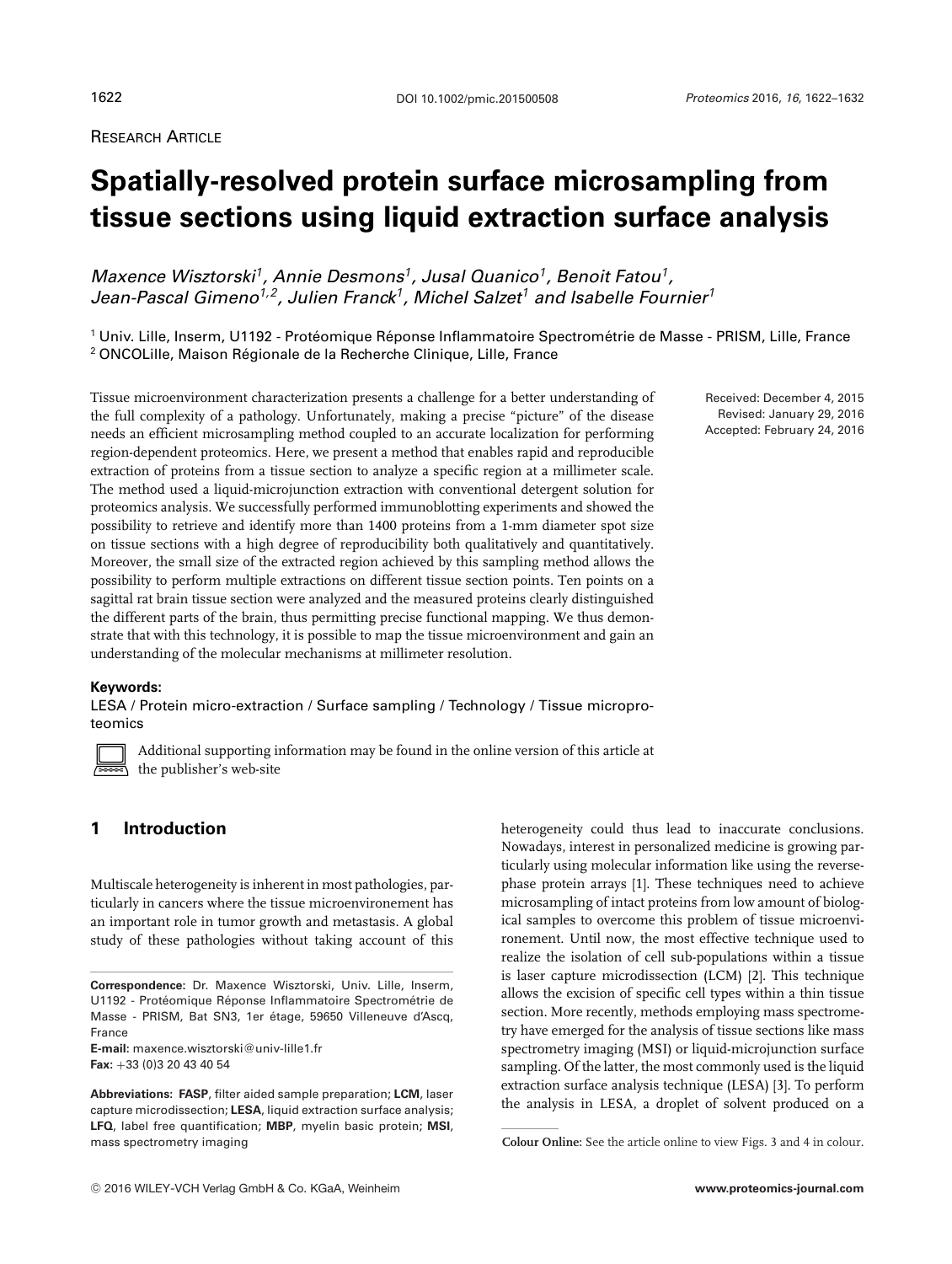# **Significance of the study**

The study analyzed the quality of proteins extract by a liquid micro-junction extraction procedure using solution of detergents. This method demonstrated the possibility to obtain intact proteins at a millimeter scale allowing the study

pipette tip is made into contact with the sampling surface to create a liquid-microjunction. This junction is maintained for a few seconds and this step could be repeated to improve the efficiency of extraction. This method is most commonly used for small molecule extraction on tissue sections [4, 5] or in different types of surfaces like food [6], TLC plates [7] or contact lenses [8]. In our previous studies based on direct on-tissue trypsin digestion followed by liquid-microjunction extraction and shotgun proteomics analysis, we showed for the first time the possibility to retrieve from a spot size of 650 µm in diameter (corresponding to an estimated number of 1900 cells) 1500 proteins with a variability of 1.6  $\pm$ 0.8% per experiments on both frozen or formalin fixed and paraffin embedded tissue section [9, 10]. Nevertheless, such strategy although highly interesting does not allow to identify isoforms, truncated proteins or PTM of proteins which are important issues to understand the physiopathology of disease progression correlated to the tissue localization. The possibility to use LESA for extraction of intact proteins was also demonstrated from a surface like DBS [11–13], bacteria [14] or liver tissue sections [15]. In these studies, the LESA experiments were realized with an extracting solvent compatible to direct Bottom-up or Top-Down identification which are performed in subsequent analyses (for example, solution of NH4HCO3 or methanol [15]). Nevertheless, the efficacy of extraction is limited to soluble proteins and the number of protein identifications is less than 500 proteins in best cases. We demonstrated here the possibility to used classical detergents to improve protein identification from tissue, perform quantification-based on tissue regional analysis and the possibility to use such technology with classical in gel proteomics to obtain information of proteins isoforms.

# **2 Materials and methods**

#### **2.1 Tissue preparation**

Male Wistar rats were used and treated in accordance to the European Communities Council Directive (2010/63/EU) regarding the use of animals in Research, French Law for Animal Protection R214-87 to R214-137 and were approved by the Institutional Animal Care and Use Committee (IACUC) of University Lille 1. Twelve micrometer frozen rat brain tissue sections were cut using a cryostat CM1510S (Leica Microsystems, Nanterre, France) and applied onto superfrost glass

of isoforms or tracking exogenous high molecular weight compounds. Regionalized proteomics analysis could also be performed with a high degree of reproducibility and quantitative accuracy.

slides (Thermo Scientific, France). The tissue sections were vacuum-dried during 10 min then soaked subsequently in  $70\%$  EtOH,  $95\%$  EtOH and CHCl<sub>3</sub> for 30 s each with concomitant drying under vacuum for 5 min between washings. To study the effect of the washing steps in some experiments described in the result part, tissue sections were just dried without any washing steps.

#### **2.2 Automatic-LESA for protein extraction**

Micro-extraction experiments were performed using the TriVersa Nanomate platform (Advion BioSciences Inc., Ithaca, NY, USA), with the LESA feature. To perform automatic microextraction of proteins using the LESA device several modifications were made on the system. Specific automatic methods for protein extraction were generated using the Advanced User Interface of the Chipsoft software (version 8.3.1.1018 build 101018). A description of the different methods is detailed in supporting information. Different extraction solutions were tested: AcN solution: AcN/H2O (8:2, v/v), MeOH solution: MeOH/H2O (7:3, v/v), NH4HCO3 solution (50 mM), SDS solution (Tris HCl pH8 0.1M / SDS 1% / DTT (50 mM) and CHAPS solution (Tris HCl pH10 0.1M / CHAPS 4% / DTT 50 mM).

## **2.3 In gel analysis**

SDS-PAGE and immunoblotting experiment were done using classical procedures. The complete protocols are detailed in supporting information

#### **2.4 Shot-gun proteomics and MS data acquisition**

Shotgun proteomics was performed using the FASP method according the protocol previously published [16]. Samples were then separated by online reversed-phase chromatographic system (Thermo Scientific Proxeon Easy-nLC II system) equipped with a Proxeon trap column (100  $\mu$ m id  $\times$ 2 cm, Thermo Scientific) and a C18 packed-tip column (EASYcolumn, 75  $\mu$ m id × 10 cm, Thermo Scientific). Peptides were separated using a 120-min gradient with mobile phase solutions of formic acid 0.1% aq (buffer A) and AcN/formic acid (99.9:0.1, vol/vol) (buffer B). The gradient of AcN was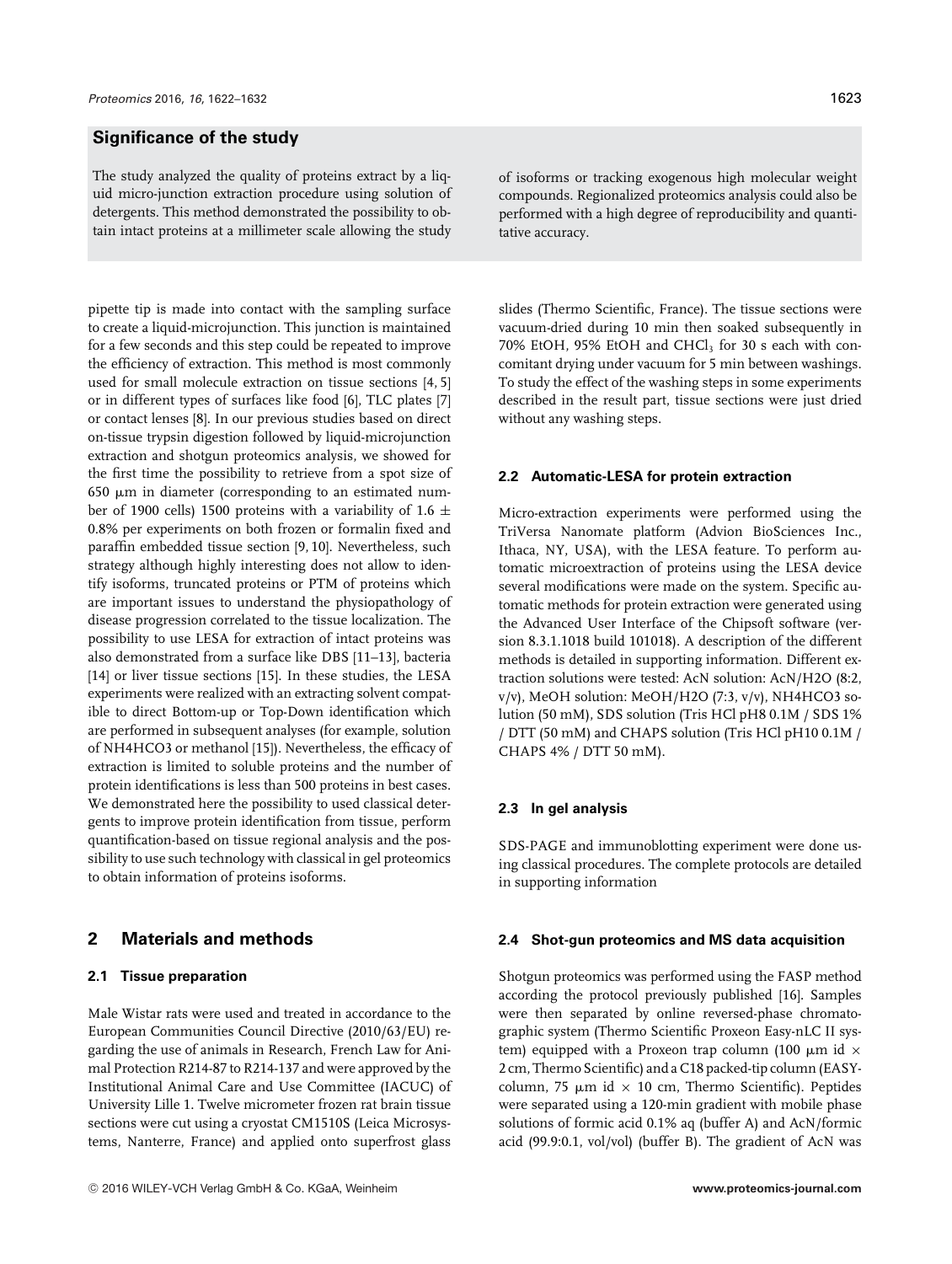established from 5 to 35% of B over 100 min at a flow rate of 300 nL/min. Data were acquired on a Thermo Scientific Q-Exactive mass spectrometer set to acquire top 10 MSMS in data-dependent mode. The survey scans were done at a resolving power of 70 000 FWHM (*m/z* 400), in positive mode and using an AGC target of 3e6. Default charge state was set at 2, unassigned and  $+1$  charge states were rejected and dynamic exclusion was enabled for 25 s. The scan range was set to 300–1600 *m/z*. For ddMS², the scan range was between 200 and 2000 *m/z*, 1 microscan was acquired at 17 500 FWHM and an isolation window of 4.0 *m/z* was used.

#### **2.5 Protein identification and bioinformatic analysis**

All the MS/MS data were processed with MaxQuant [17] (version 1.5.1.2) using Andromeda search engine [18]. Information concerning the search conditions and data analysis was detailed in supporting information. The datasets used for analysis were deposited at the ProteomeXchange Consortium [19] [\(http://proteomecentral.proteomexchange.org\)](http://proteomecentral.proteomexchange.org) via the PRIDE partner repository [20] with the dataset identifier PXD001925 and PXD002514. Only proteins presenting at least two peptides with one unique peptide were considered and analysis of the proteins identified was done using Perseus software [\(http://www.perseus-framework.org/,](http://www.perseus-framework.org/) version 1.5.1.6). For quantification-based MSI, LFQ values of proteins present in all positions were analyzed using TIGR

Multiexperiment viewer (MEV v4.9) [21] after RMS normalization and clustering by self-organizing trees (SOTA) algorithm [22] using Euclidean distance.

# **3 Results and discussion**

#### **3.1 Solvent extraction parameters**

First experiments were done to test the compatibility of different solutions with an automatic system for liquid surface extraction. In this part, no optimizations were made concerning the size of the liquid junction to maximize the amount of proteins extracted. Various solutions were tested and extraction efficiency was evaluated by visualizing the protein yields of the extracts by SDS-PAGE. An optical image of the spot after extraction (obj 2.5x) is presented in Fig. 1A, showing that no lateral diffusion of solvent was observed. Using the same parameters for the positioning of the tip above the tissue section and same dispensing volume, the size of the spot was different depending on the solution used for extraction. Solutions containing MeOH or AcN attained a spot diameter of around 2.5 mm, SDS and CHAPS spots were around 2 mm and NH4HCO3 was approximately 1.7 mm. These results are in accordance with previously published experiments by Kertesz and Van Berkel [23] showing a diameter of the sampling area with high concentration of methanol or acetonitrile between 2 and 2.6 mm. They also demonstrated



**Figure 1.** Test of solvent for extraction of proteins in gel-based proteomics. Comparison of various solvents known to be used in proteomics sample preparation (i.e. solutions of 70% methanol, 60% AcN, NH4HCO3, 1% SDS or 4% CHAPS). (A) Microscopic image (obj x2.5) of the extracted region using these different solutions (scale bar: 1 mm). (B) 1D gel electrophoresis of proteins extracted using each solution and with molecular weight marker (MWM) in the last well to the right (in gray-scale for a better contrast). Arrows were used to indicate some bands of low intensity. (C) 1D gel electrophoresis obtained using a solution containing 1% SDS of a whole rat brain tissue section, diluted five times (MWM in the first well to the left).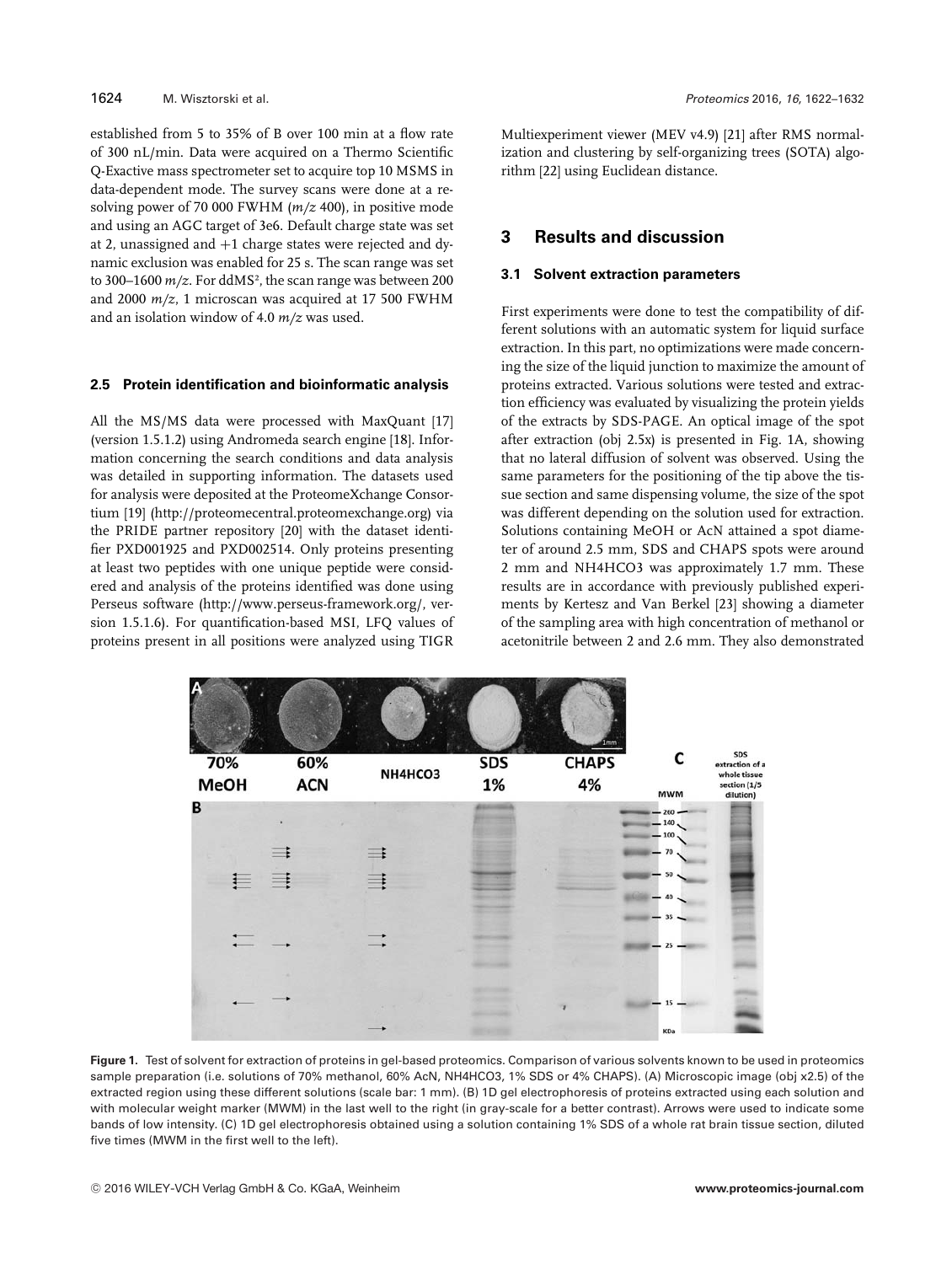that by decreasing the amount of organic solvent a smaller diameter could be achieved like we observed for the solution of NH4HCO3.

Another observation was the partial or total removal of the tissue after extraction depending on the solution used (Fig. 1A and Supporting Information Fig. S2). For MeOH, AcN or NH4HCO3, the tissue remained intact. Examination of the global histological structure showed no disorganization and the tissue became more transparent within the sampling area. By keeping the integrity of the cell structure, only aqueous soluble molecules could be extracted. Using CHAPS, cells were less visible and a loss of integrity was observable at the inner part of the sampling area. For SDS, all the tissue was removed. In this case, all molecules contained in the tissue could be extracted. To confirm these hypotheses, SDS-PAGE was performed using all the extracts (Fig. 1B) and compared to a total extraction of an entire tissue section using a solution of 1% SDS (Fig. 1C). For the extraction using MeOH, ACN and NH4HCO3, only few bands corresponding to proteins were observable. The most intense bands were detected for molecular weight around 50 kDa and corresponded to the most intense bands in the extraction of the whole tissue section. As the gel staining solution allowed the detection of protein bands containing as low as 5ng proteins per band, it was confirmed that a low amount of proteins could be extracted using non-detergent solutions. For extracts obtained using SDS and CHAPS, more bands were detected and both

lanes showed similar band profiles but the intensities of the bands varied. As expected from visual inspection of the sampling area after extraction, the SDS solution that removed all the tissue, produced bands with higher intensities than the CHAPS solution. In this case, using detergent as solution for extraction will perform "liquid microdissection" comparable to LCM in the fact that all the tissue was removed. Resolution achieved by this technique is not comparable to the one obtained by LCM that could be at a single cell resolution but handling of the sample in our method is easier. In fact, using liquid-microjunction allows to reduce the number of steps for preparation of the sample by performing dissection and protein extraction in one step.

#### **3.2 Improvement of liquid-microjunction**

A previously published experiment showed the possibility to decrease the diameter of the sampling area by decreasing the dispense volume of the solution and the probe-to-surface distance [23]. From our experiments, for solutions containing detergents like SDS or CHAPS, the optimal distance was found to be 0.3 mm with a dispense volume of 0.8  $\mu$ L. By using these parameters, a diameter of  $1.28 \pm 0.09$  mm was measured (mean of eight extraction points) (Fig. 2A). Using the optimal parameters to obtain a sampling area diameter of approximately 1 mm, extraction using one, three (Fig. 2B)



**Figure 2.** Optimization of the liquid-microjunction and influence of the number of extraction cycle. (A) Optical observation of the extracted region after optimization of liquid junction for three cycles of extraction. Scale bar: 1 mm. (B) 1D gel electrophoresis obtained with proteins extracted with different numbers of extraction cycles (1 or 3) using 4% CHAPS, AcN or 1% SDS. Molecular weight marker (MWM) in the last well to the right (in gray-scale for a better contrast).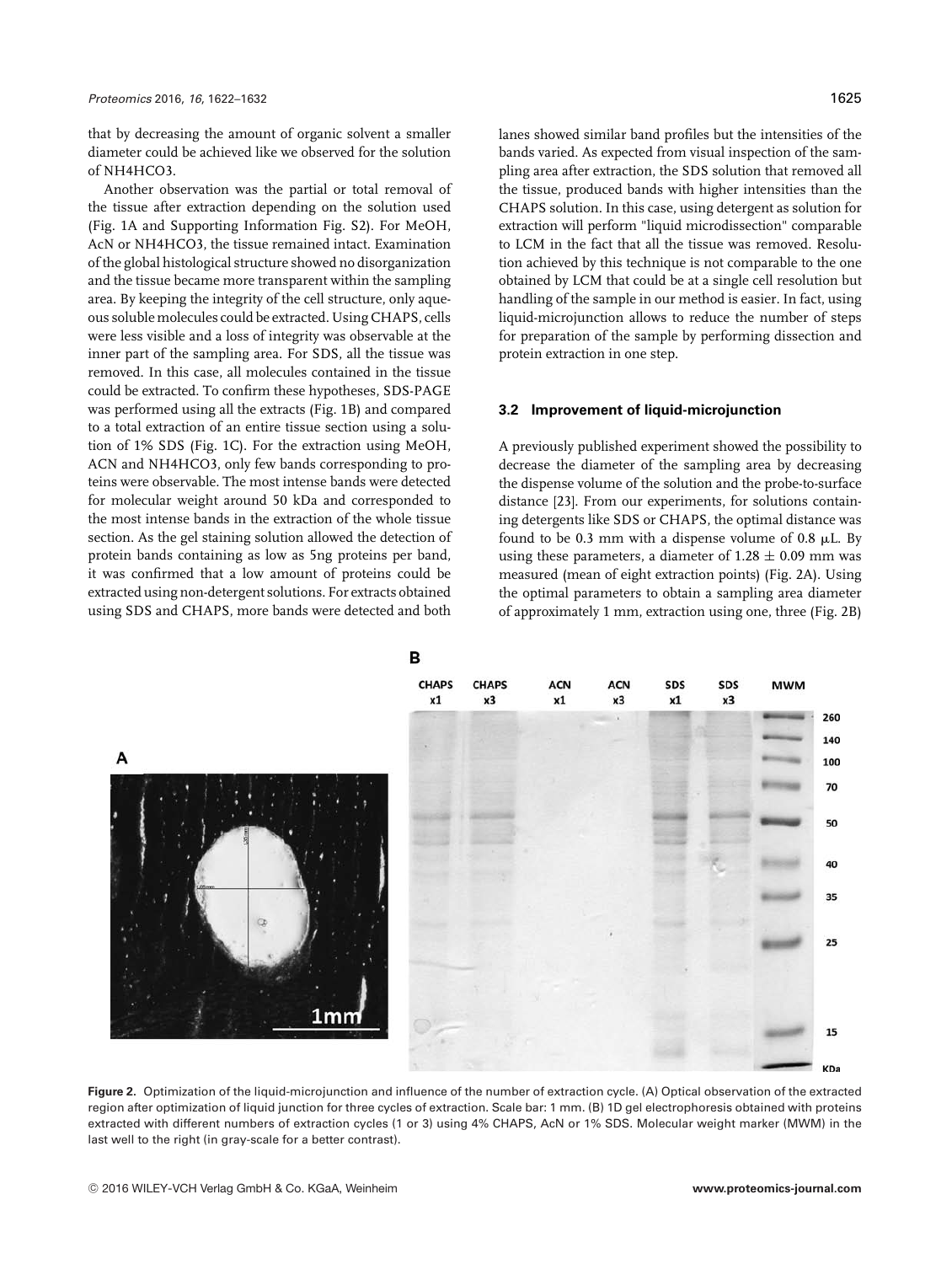

**Figure 3.** Immunoblotting of proteins extracted by liquid-microjunction. (A) The left part shows the liquid-microjunction protein extraction using a solution of 1% SDS of a region of a rat brain tissue section (corpus callosum) resolved by SDS-PAGE (MWM: Molecular weight marker) and subjected to western blot analysis (right part) showing the expression of Myelin Basic Protein (MBP). (B) 1. Optical observation of a rat brain tissue section after immunohistochemistry directed against MBP. Circles point out the region extracted to perform immunoblotting experiments (P1: corpus callosum P2: caudate putamen). 2. Western blot analysis with detection of the primary antibody against MBP, extracted using 1% SDS from the two regions pointed out in the part B-1. 3. Western blot analysis after extraction of a serial control tissue section without incubation of the anti-MBP antibody on the tissue section.

or five (Supporting Information Fig. S3) cycles of extraction on the same position were compared. The decreased size of the sampling region led to a concomitant decrease of the intensity of the protein bands in the gel. For AcN, decreasing the size of extraction resulted to a disappearance of the bands for one cycle of extraction. After three cycles, the amount of extracted proteins was still below the LOD. The same results were obtained with solutions of MeOH or NH4HCO3 (data not shown). After three cycles of extraction, no tissue remained for both SDS and CHAPS (Fig. 2A and Supporting Information Fig. S2 for coloured optical image) and the gel showed more intense bands correlated to the increase of the number of extractions (Fig. 2B). Repeated extraction cycles up to three times on the same position did not give any improvement (Supporting Information Fig. S3) and only increased the diameter of the sampling area due to spreading of the solvent. Our modified sample support allowed the use of different solutions in order to perform extraction in the same region, as shown in gel wells SDS-CHAPS or CHAPS-SDS (Supporting Information Fig. S3).

# **3.3 Extraction of protein isoforms**

Figure 3A shows, on the left part, a SDS-PAGE generated from the protein extract obtained using optimal parameters and a solution of 1% SDS as extraction solution applied on the *Corpus callosum* region of a rat brain tissue section. The right part is the result of a western blot against Myelin Basic Protein (MBP). The four major isoforms of MBP with a molecular weight of 21.5, 18.5, 17 and 14 kDa [24] can be detected intact directly after liquid-microjunction extraction using SDS. This result is in adequacy with the high level of expression of MBP in the white matter where myelinated axons are most abundant. This result indicates that intact proteins as well isoforms or modified proteins can also be extracted by this method. Based on such development it could be possible to perform experiments using microwestern arrays [25] or reverse phase protein array [26] on a localized region in less than 5 min.

# **3.4 Extraction of high molecular mass proteins**

To see whether the procedure can extract high mass proteins from tissue, an antibody was deposited on the tissue surface and immunohistochemistry was realized. Figure 3B shows the result of this experiment. First, a complete reaction was done to localize the MBP on a coronal rat brain tissue section (Fig. 3B part 1). Then, two different regions were selected, and in this case, partial immunochemical reaction was performed, using only the primary antibody against MBP but without the addition of the secondary antibody and revelation. Extractions of the two regions selected previously were done and the proteins were transferred on a nitrocellulose membrane after separation by SDS-PAGE. The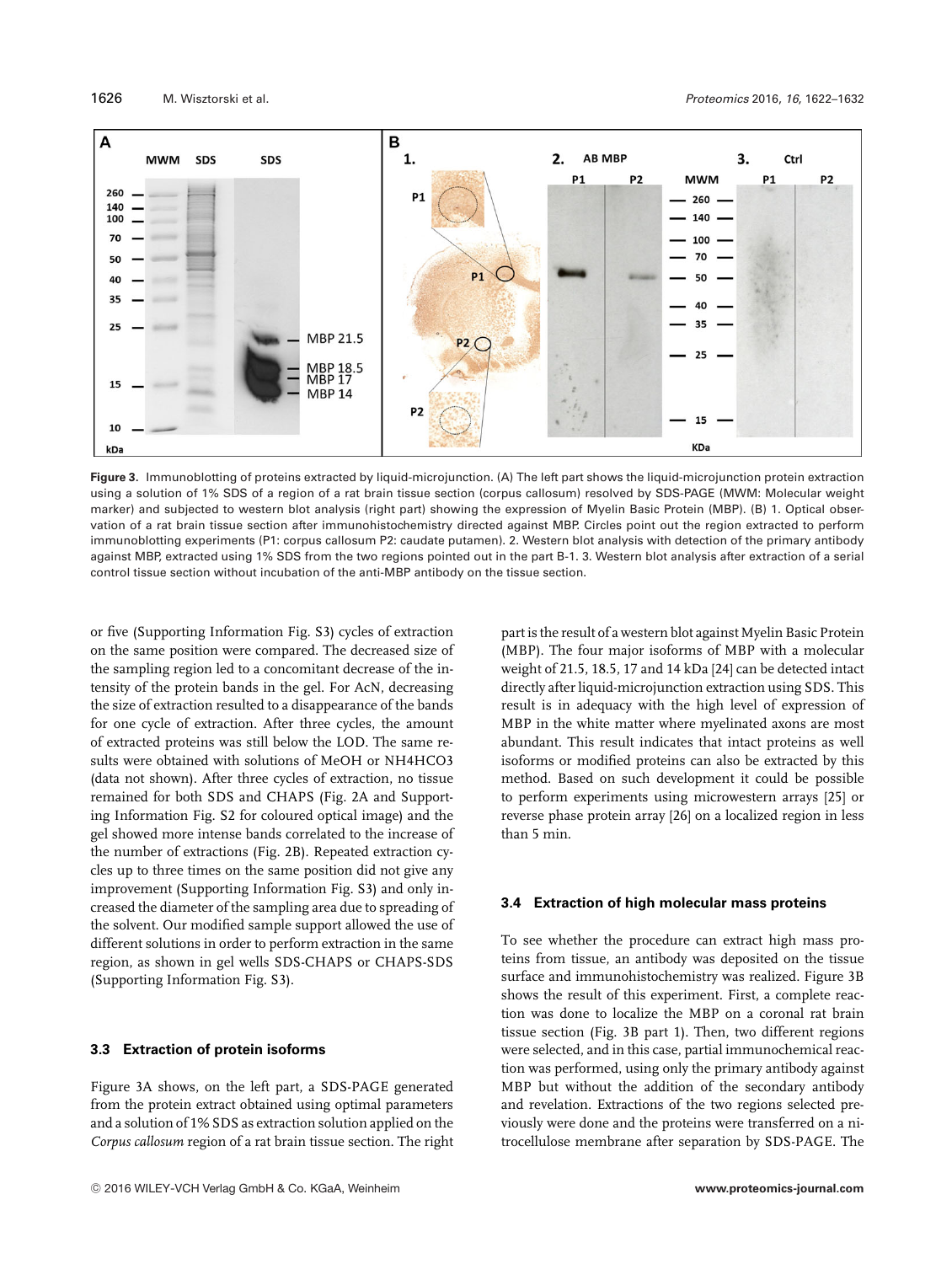membrane was incubated only with an antibody against the primary antibody used on the tissue section for direct detection (Fig. 3B part 2). A band corresponding to the heavy chain of the primary antibody (around 50 kDa) was detected and revealed a difference in intensity of the bands between the *Corpus callosum* and *Cingulum* (P1) and the *Caudate putamen* (P2). The fold change of 4.69 between both regions in the western blot was in correlation with the difference of signal observed in the IHC experiment. The control (Fig. 3B part 3) was the result of extraction of the same regions in a consecutive section after the same experiment but without the use of the primary antibody. In this case, no signal was detected. This experiment shows the possible use of the technique for the extraction and quantification of high mass proteins like antibodies from tissue, and also the possibility of applying the method to track, validate and quantify therapeutic antibodies from tissue, and discover possible modifications or degradation in a quantitative manner.

## **3.5 Mass spectrometry-based microproteomics of tissue proteins**

## **3.5.1 Washing step**

In MALDI MSI experiments, solvent washing has been demonstrated as the most critical step during the preparation of the tissue itself [27]. To obtain optimal protein extraction for tissue-based proteomics, the same parameter has been found to be the most crucial as well. It was observed that when using tissue section not subjected to solvent washing that the signal of the gel bands of the proteins extracted was very low. Moreover, shotgun proteomics analysis of the extracts from unwashed tissue sections only yielded protein identifications of around 100 proteins per spot, whereas extracts obtained from tissue sections subjected to washing steps produced around 1000 proteins per spot (Supporting Information Fig. S4). Observation of the extracted region on the unwashed tissue section showed that a lot of tissue is remaining compared to the same region on a tissue section after washing with a different solution than the one used for extraction. A possible explanation for this observation is the destabilization of the structure of the tissue after chloroform treatment to remove lipids of the plasma membrane, thus facilitating protein extraction.

#### **3.5.2 Influence of extraction solvent**

To perform shotgun proteomics, the FASP protocol was used due to its compatibility with detergents [16]. In our case, the amount of proteins was very low. In fact, using our extraction method, with an average diameter for the extracted region of  $1.28 \pm 0.09$  mm, this represents around 7300 cells or 13 nL of tissue (sample volume was calculated as a cylindrical volume using the average surface of extraction and tissue section

thickness). Assuming that there is an average of 200 pg of protein/cell (for HeLA cell), a total maximum amount of protein of around 1.5 µg per extracted region was estimated. In our case, the use of SDS as detergent resulted to a dramatic decrease in the number of identified proteins after FASP compared to the use of CHAPS (less than 300 for SDS compared to more than 1500 for CHAPS). The detergents used were of high concentration (5 to 10 fold higher) than their critical micellar concentration (CMC) and formed micelles with a molecular weight of 18 kDa for SDS and 6 kDa for CHAPS. It seems to be less critical when using high amounts of tissue or proteins but in our conditions, 6X dilution using UA buffer decreased the detergent concentration just near to the CMC and remaining micelles could be still present. In this case, remaining micelles of CHAPS could be more easily eluted through the 30 kDa membrane of the filter unit than the remaining SDS micelles and the high amount of SDS micelles could result to a decrease of the enzyme digestion efficiency. As we have shown before a complete remove of the tissue was achieved using both CHAPS or SDS solution and no difference in gel were observed with optimal protocol of extraction. For all these reasons the solution of CHAPS was used for the shotgun analysis experiment.

# **3.5.3 Evaluation of method reproducibility for microproteomics analysis**

As illustrated in Fig. 4, reproducibility was assessed for our method at the protein level by comparing triplicate extractions on consecutive sections of two regions, i.e. the ventral orbital cortex, a part of the prefrontal cortex (region 1) and the posterior thalamic nuclear group, a part of the thalamus (region 2) (Fig. 4A). Concerning the estimated molecular weight of the proteins (Supporting Information Fig. S6), a complete coverage of the mass range was observed between 10 to 500 kDa with majority of the proteins falling within 10 to 70 kDa. Reproducibility was qualitatively evaluated in terms of overlap of protein identifications (Venn diagrams) and quantitatively expressed as Pearson correlation coefficients (dot plots and r value). For Venn diagrams, the value was worked out based on the number of proteins identified in all replicates independent of their abundance while the scattering plots were calculated based on the quantitative values (LFQ values) obtained for each protein in two different replicates, for a total of three replicate combinations per method. Extraction of proteins by LESA showed high reproducibility, as shown by the high protein identification overlap (approximately 82%) for the three replicates (Fig. 4B) and the average Pearson correlation (0.976, Fig. 4C). A second region was also extracted in triplicate and showed around 80% of overlapping and an average Pearson correlation of 0.976 (Supporting Information Fig. S5). Same observations were obtained at the peptide level with corresponding values of 79.3% (Fig. 4E) and 0.874 for the region 1 (Fig. 4F) and 67.1% and 0.863 for the region 2 (Supporting Information Fig. S5). In terms of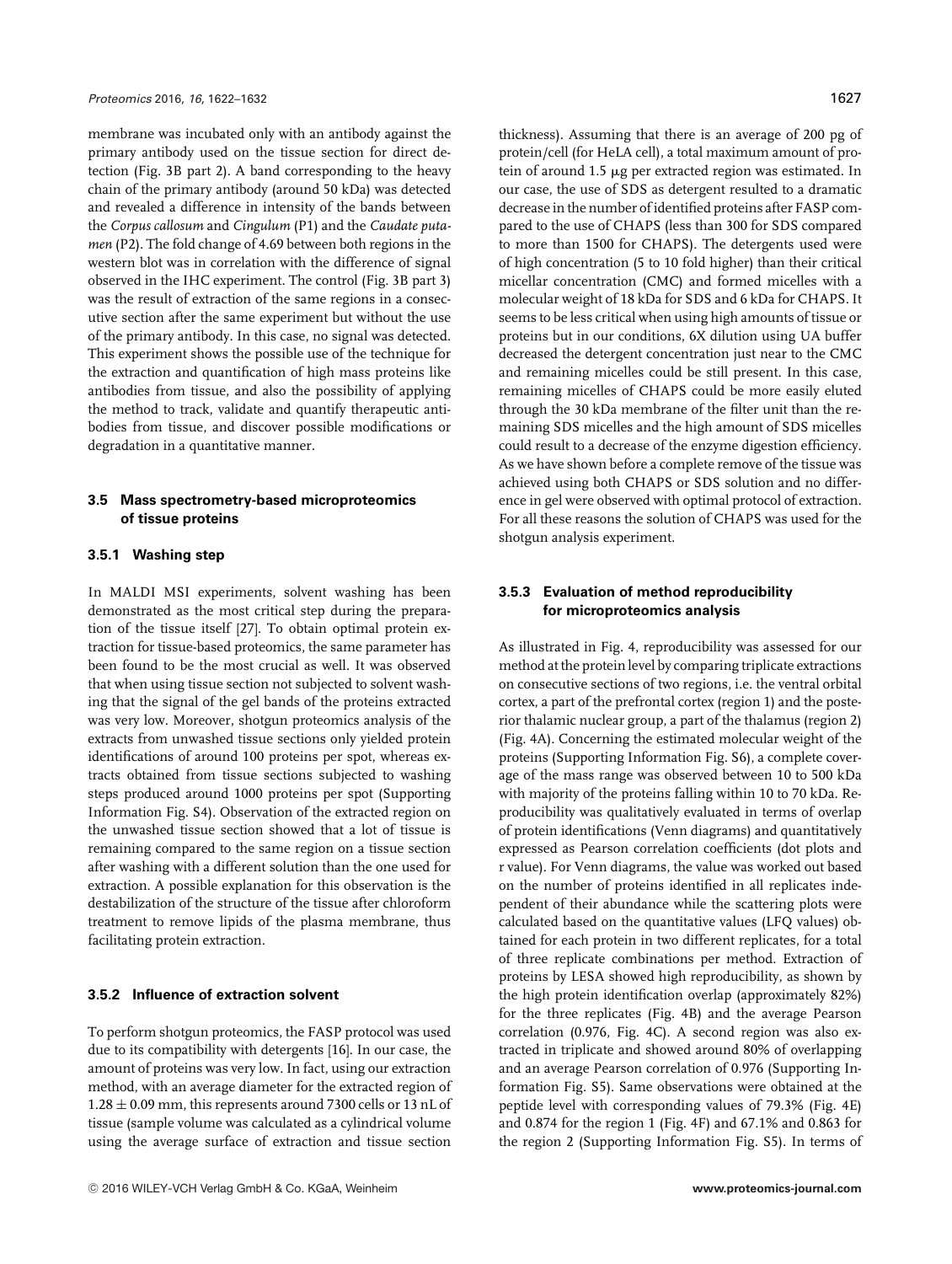

number of identifications, extraction of region 1 resulted to the identification of 1334 groups of proteins (9978 peptides) and 1408 groups of proteins (9436 peptides) for the region 2 (Fig. 4D and G). For region 2, a higher variability was observed for the identification especially against replicates 1 and 3, certainly due to an evolution of the histological features. But for the quantification, the values of the Pearson correlation were the same as in region 1, showing that identified proteins gave the same value of quantification between replicates of the same region. For region 1, a gene ontologybased analysis was performed using PANTHER (Supporting Information Fig. S7). In molecular function, majority of the proteins were associated with catalytic activity (35.9%) and binding (29.6%). For the biological process, proteins were involved in metabolic process (29.3%) and cellular process (21.6%). Finally, concerning the cellular component, 41.4% were in the cell part and 29.4% in the organelle. Proteins associated with the membrane were also observable (12.2%) as well as synapse proteins (1.8%). A rapid functional

**Figure 4.** Qualitative and quantitative reproducibility of the protein extraction by LESA methods for shotgun proteomics analysis. (A) Localization of the extracted regions on a sagittal rat brain tissue section. Two regions were extracted i.e. the ventral orbital cortex (region 1) and the posterior thalamic nuclear group (region 2). Venn diagrams show the distribution of identified proteins (B) or peptides (E) among replicates. Scatter plots of correlation for quantification values between all replicate combinations at proteins (C) or peptides (F) level using, respectively, log2 of LFQ value or Log2 of intensity. Pearson correlation coefficients are reported (same data are also available for the region 2 in Supporting Information Fig. S5). Venn diagrams depict distribution of all identified proteins (D) and peptides (G) for the two extracted regions.

analysis was done using STRING v10 [28] with proteins specific to each region. For Region 1, some proteins where found to be involved in addiction processes. The extraction was done in the Ventral orbital cortex, a part of the orbitofrontal cortex. This region of the brain is known to be implicated in addictive behaviour via dopaminergic activation of rewards circuits. For the region 2, a part of the thalamus, majority of proteins were involved in metabolic processes.

# **3.5.4 Application to quantification-based mass spectrometry profiling**

Quantification-based mass spectrometry profiling was performed according to our recent publication [29]. Extractions of 10 consecutive regions on a sagittal rat brain tissue section (Supporting Information Table S1) were performed followed by shotgun analysis of each sample (Fig. 5A). A total number of 1777 proteins were obtained for these ten positions with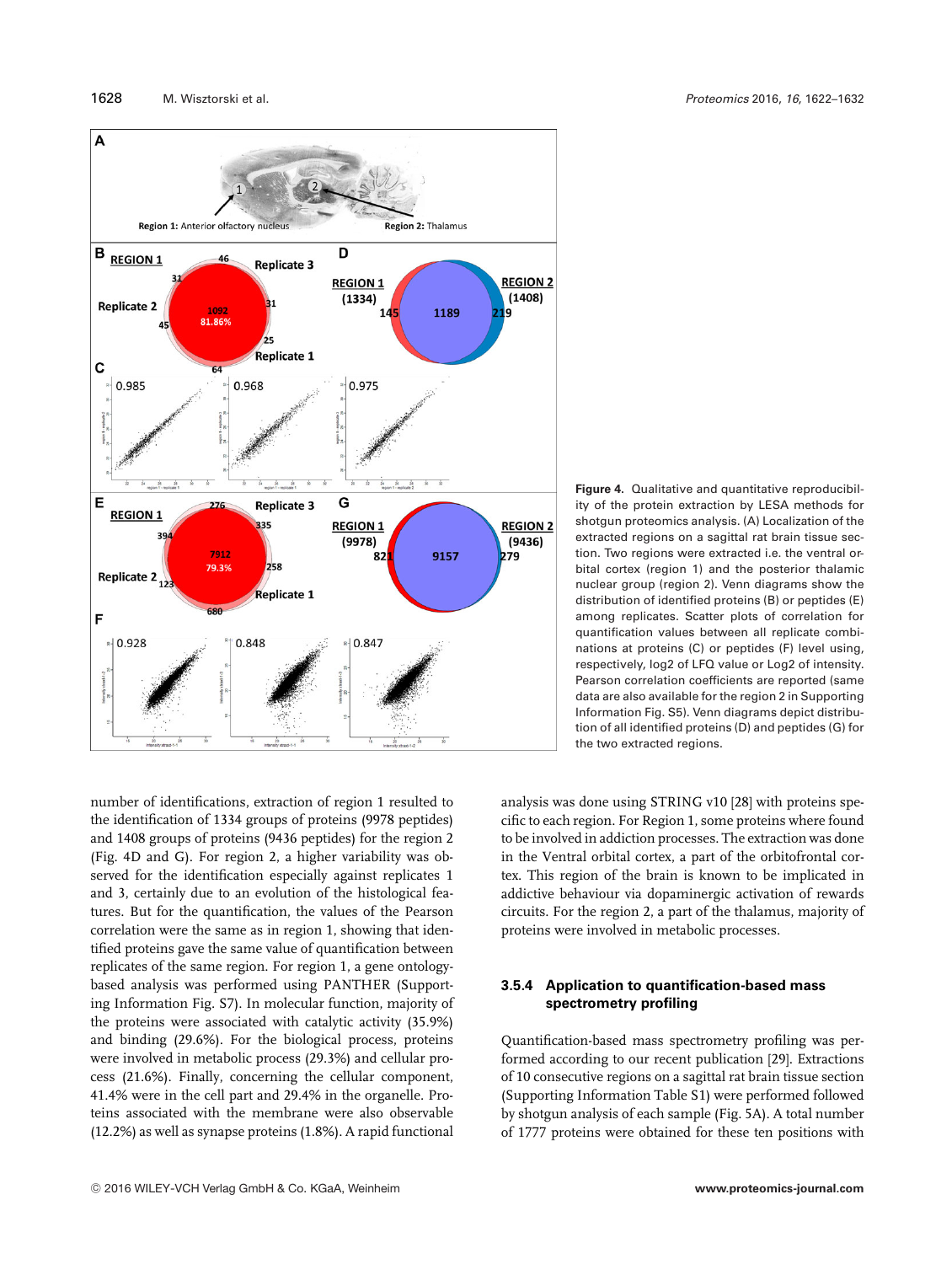*Proteomics* 2016, *16*, 1622–1632 1629



**Figure 5.** Quantification-based mass spectrometry imaging experiment realized using ten extracted regions distributed on a sagittal rat brain tissue section. (A) Optical image of the rat brain after extraction (position 6 not used) on the left part and localization of the extracted regions on a sagittal diagram from a rat brain atlas (right part). (B) Reconstructed distribution of proteins gap43 and camk2a based on LFQ values provided by nanoLC-MS/MS analysis. (C) SOTA dendogram obtained by clustering of proteins present in all the positions. (D) Cluster trees correspond to each SOTA dendogram line.

493 proteins common to all positions (supporting information Excel file total\_and\_only\_P1-11.xlsx). Expression of specific proteins in each brain region was then examined. For example, in the striatum (position P2 and P3, respectively, the nucleus accumbens and the *Caudate putamen*), several proteins involved in the neuronal cyclic AMP (cAMP) signaling pathway were found (Table 1). Adenylate cyclase type 5 (Adcy5), Guanine nucleotide-binding protein G(I)/G(S)/G(O) subunit gamma-7 (Gng7), Aromatic-L-amino-acid decarboxylase (Ddc) and Protein phosphatase inhibitor 2 (Ppp1r2) were localized exclusively in the nucleus accumbens. Two other proteins, calcium/calmodulin-dependent 3 ,5 -cyclic nucleotide phosphodiesterase 1B (Pde1b) and Protein phosphatase 1 regulatory subunit 1B (Ppp1r1b) were highly expressed in the nucleus accumbens. These proteins have been shown to maintain cAMP level in the striatum and exclusively expressed in this region of the brain particularly in the nucleus accumbens [30]. Lists of proteins specific to each position are presented in the supporting Excel file only-P1-11.xlsx. For proteins common to all positions, a number of housekeeping genes could be identified (examples in supporting Excel file HKGs.xlsx). All the six members of the 14-3-3 proteins expressed in most mammalian tissues were found as well as 24 of 26 proteins from the class of the citric acid cyclerelated proteins. For this class of proteins, the two not identified were integral membrane proteins (SDHC and SDHD) for which a specific extraction solution needs to be used. Some other proteins known to have low expression variation within tissues and used for normalization for Western Blotting were also observed like Actb, Pfkm, Ppia or Rpsa (with a coefficient of variation of 8.63, 1.88, 3.59 and 8.38%, respectively). Finally, many tissue-specific proteins were identified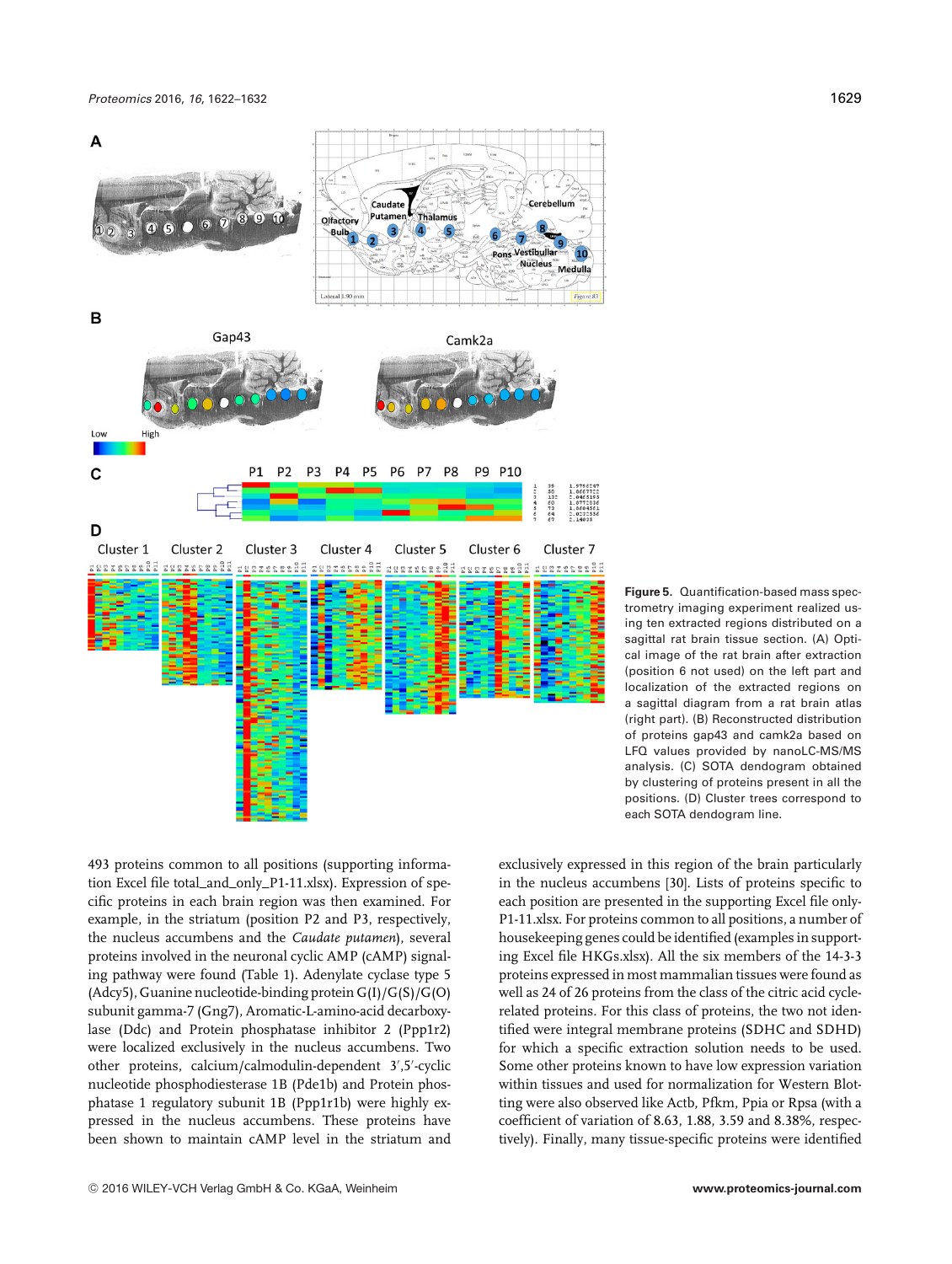**Table 1.** Proteins found in the striatum part involved in the cAMP signaling pathway. Values correspond to log2(LFQ)

|            | Gene name Protein name                                                          |         | 2           | 3              | 4          | 5          | 6   |         | 8       | 9   | 10      |
|------------|---------------------------------------------------------------------------------|---------|-------------|----------------|------------|------------|-----|---------|---------|-----|---------|
| Adcy5      | Adenylate cyclase type 5                                                        | NaN     | 21.8129 NaN |                | NaN        | NaN        |     | NaN NaN | NaN     |     | NaN NaN |
| <b>Ddc</b> | Aromatic-L-amino-acid<br>decarboxylase                                          | NaN     | 22.1816 NaN |                | <b>NaN</b> | NaN        | NaN | NaN NaN |         |     | NaN NaN |
| Gng7       | Guanine nucleotide-binding protein<br>G(I)/G(S)/G(O) subunit gamma-7            | NaN     | 25.8567     | 25.5251        | NaN        | <b>NaN</b> | NaN | NaN     | NaN     |     | NaN NaN |
| Pde1b      | Calcium/calmodulin-dependent<br>3',5'-cyclic nucleotide<br>phosphodiesterase 1B | 21.5073 | 26.0811     | 24.2862 21.465 |            | NaN        | NaN | NaN     | NaN     |     | NaN NaN |
| Ppp1r1b    | Protein phosphatase 1 regulatory<br>subunit 1B                                  | 22.151  | 26.995      | 26.3403        | 23.8397    | 23.7232    | NaN | NaN     | 21.9042 | NaN | NaN     |
| Ppp1r2     | Protein phosphatase inhibitor 2                                                 | NaN     | 22.5997     | NaN            | NaN        | NaN        | NaN | NaN     | NaN     |     | NaN NaN |

like Mbp, Ncam1/2 or Sncb. For these proteins, the coefficients of variation were higher, suggesting specific localization in the brain. The protein Neuromodulin (Gap43) was highly present in the position 2, localized in the ventral part of the striatum, the nucleus accumbens. This is a region of high plasticity involved in learning processes. Previous works have shown that Gap43 is considered to be a crucial component of neurite formation, regeneration and mediation of experiencedependent plasticity [31] explaining its specific repartition at a high level in the nucleus accumbens and decreasing in other positions (Fig. 5B). Camk2a is a CAMK protein, a class of enzymes, Ca2+/calmodulin-dependent protein kinases, also known to be involved in synaptic development and plasticity [32]. Previous reports [33, 34] demonstrated a higher level of expression in the forebrain than in the hindbrain (constituted by the Pons and the Medulla). These observations were confirmed in more recent publications especially for the olfactory bulb [35]. This specific localization was also found using our data (Fig. 5B). Clustering of the 493 proteins found in the ten regions was then performed using label free quantification (LFQ) values by applying a SOTA [22] to highlight proteins more specifically present in one position. Fig. 5C presents the SOTA dendogram, where each line corresponds to a cluster and each column to an extracted position (position 1 to 10). In this diagram, the first five positions were grouped in the same node and correspond to the forebrain. Positions P6 to P10 (midbrain and hindbrain) were also grouped together in the second part of this SOTA diagram. Moreover, by selecting a line of this dendogram, it was easily possible to extract the expression cluster corresponding to a specific brain structure (Fig. 5D). Extractions done in the same major region of the brain were grouped in the SOTA dendogram, like Positions 4 and 5 (cluster 2), localized in the thalamus or Positions 8, 9 and 10 in the hindbrain (clusters 5 and 7). For Position 7, the proteins were divided into two different clusters, i.e. cluster 4 and cluster 6, respectively, with a profile closed to one of positions 8 and 6. Indeed, position 7 was in the borderline between the end of the Midbrain and the start of the Pons in the hindbrain which explains the result.

# **4 Concluding remarks**

Taken together, we showed here that based on a spatiallyresolved extraction on a tissue surface, it is possible to retrieve highly specific information on protein content.

First, we demonstrated the efficient extraction of proteins on restricted regions at a millimeter resolution. Contrary to the previously published experiment, we used here conventional detergents for proteomics instead of solvent mixtures composed of methanol or ACN. These detergents gave a better extraction efficiency making it possible to use the extracts for in gel separation.

Second, this sampling method allows the retrieval of intact proteins with their PTMs or truncations as well as isoforms. Extraction and quantification of high mass compounds can be achieved.

Third, shotgun proteomics analyses were possible directly in combination with methods like FASP with the identification of more than 1400 proteins with a high degree of reproducibility from a surface of 1 mm². A good correlation in the quantitative data between each replicate allows a confident comparison of protein content in different regions from the same tissue section.

Finally, using this sampling method on consecutive positions on a surface, it is possible to obtain a quantitative distribution map of proteins across different regions of a tissue section. These results clearly open the door to the understanding of molecular cross-talk in the tissue micro-environment.

Such a strategy could be used complementary to a MALDI MSI experiment. For example, molecular information obtained by MALDI MSI can be subjected to statistical analysis to generate regions of interest [9, 10, 29]. The ROIs can then serve as regions where liquid microextraction of the proteins can be performed in the manner presented in this work. Such information will allow to link individual cell phenotypes expressed in a particular tissue region with the tissue microenvironment.

*This work was supported by the Ministere de l'Education Na- ` tionale, de l'Enseignement Superieur et de la Recherche, "Comit ´ e´*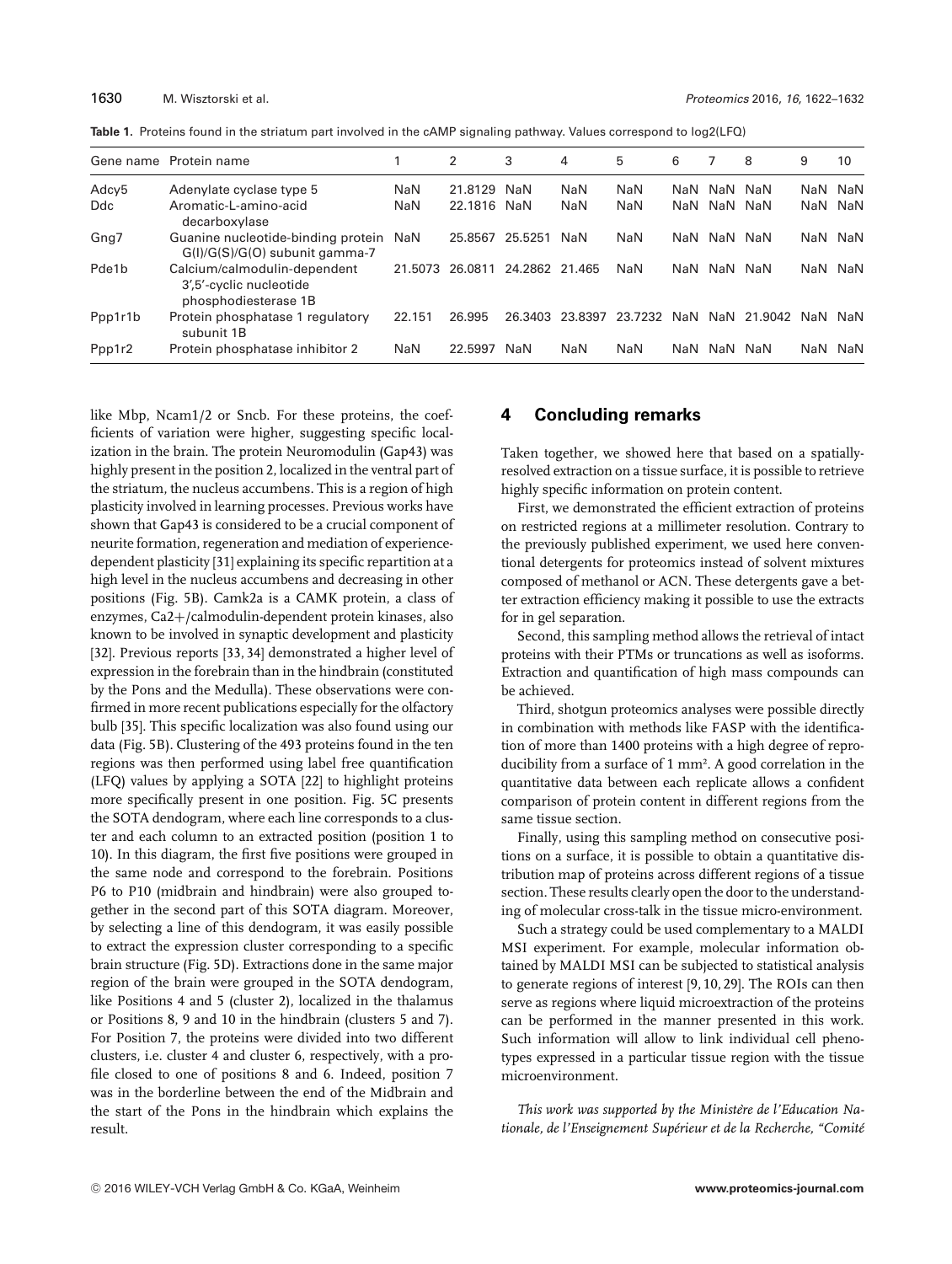*du Nord de la Ligue Nationale contre le Cancer (MW), SIRIC ONCOLille, Grant INCa-DGOS-INSERM 6041. We are indebted to the Research Federation FRABio (Univ. Lille, CNRS, FR 3688, FRABio, Biochimie Structurale et Fonctionnelle des Assemblages Biomoleculaires) for providing the scientific and tech- ´ nical environment conducive to achieving this work*

*The authors have declared no conflict of interest.*

# **5 References**

- [1] Masuda, M., Yamada, T., Signaling pathway profiling by reverse-phase protein array for personalized cancer medicine. *Biochim. Biophys. Acta Proteins Proteomics* 2015, *1854*, 65–657.
- [2] Shapiro, J. P., Biswas, S., Merchant, A. S., Satoskar, A. et al., A quantitative proteomic workflow for characterization of frozen clinical biopsies: laser capture microdissection coupled with label-free mass spectrometry. *J. Proteomics* 2012, *77*, 433–440.
- [3] Kertesz, V., Van Berkel, G. J., Berkel, K. G. J. Van, Fully automated liquid extraction-based surface sampling and ionization using a chip-based robotic nanoelectrospray platform. *J. Mass Spectrom.* 2010, *45*, 252–260.
- [4] Kertesz, V., Paranthaman, N., Moench, P., Catoire, A. et al., Liquid microjunction surface sampling of acetaminophen, terfenadine and their metabolites in thin tissue sections. *Bioanalysis* 2014, *6*, 2599–2606.
- [5] Eikel, D., Vavrek, M., Smith, S., Bason, C. et al., Liquid extraction surface analysis mass spectrometry (LESA-MS) as a novel profiling tool for drug distribution and metabolism analysis: the terfenadine example. *Rapid Commun. Mass Spectrom.* 2011, *25*, 3587–3596.
- [6] Eikel, D., Henion, J., Liquid extraction surface analysis (LESA) of food surfaces employing chip-based nanoelectrospray mass spectrometry. *Rapid Commun. Mass Spectrom.* 2011, *25*, 2345–2354.
- [7] Himmelsbach, M., Varesio, E., Hopfgartner, G., Liquid extraction surface analysis (LESA) of hydrophobic TLC plates coupled to chip-based nanoelectrospray high-resolution mass spectrometry. *Chimia (Aarau).* 2014, *68*, 150–154.
- [8] Brown, S. H. J., Huxtable, L. H., Willcox, M. D. P., Blanksby, S. J., Mitchell, T. W., Automated surface sampling of lipids from worn contact lenses coupled with tandem mass spectrometry. *Analyst* 2013, *138*, 1316–1320.
- [9] Quanico, J., Franck, J., Dauly, C., Strupat, K. et al., Development of liquid microjunction extraction strategy for improving protein identification from tissue sections. *J. Proteomics* 2013, *79*, 200–218.
- [10] Wisztorski, M., Fatou, B., Franck, J., Desmons, A. et al., Microproteomics by liquid extraction surface analysis: application to FFPE tissue to study the fimbria region of tubo-ovarian cancer. *Proteomics Clin. Appl.* 2013, *7*, 234–240.
- [11] Edwards, R. L., Creese, A. J., Baumert, M., Griffiths, P. et al., Hemoglobin variant analysis via direct surface sampling of dried blood spots coupled with high-resolution mass spectrometry. *Anal. Chem.* 2011, *83*, 2265–2270.
- [12] Edwards, R. L., Griffiths, P., Bunch, J., Cooper, H. J., Topdown proteomics and direct surface sampling of neonatal dried blood spots: diagnosis of unknown hemoglobin variants. *J. Am. Soc. Mass Spectrom.* 2012, *23*, 1921– 1930.
- [13] Edwards, R. L., Griffiths, P., Bunch, J., Cooper, H. J., Compound heterozygotes and beta-thalassemia: top-down mass spectrometry for detection of hemoglobinopathies. *Proteomics* 2014, *14*, 1232–1238.
- [14] Randall, E. C., Bunch, J., Cooper, H. J., Direct analysis of intact proteins from Escherichia coli colonies by liquid extraction surface analysis mass spectrometry. *Anal. Chem.* 2014, *86*, 10504–10510.
- [15] Sarsby, J., Martin, N. J., Lalor, P. F., Bunch, J., Cooper, H. J., Top-down and bottom-up identification of proteins by liquid extraction surface analysis mass spectrometry of healthy and diseased human liver tissue. *J. Am. Soc. Mass Spectrom.* 2014, *25*, 1953–1961.
- [16] Wiśniewski, J. R., Zougman, A., Nagaraj, N., Mann, M., Universal sample preparation method for proteome analysis. *Nat. Methods* 2009, *6*, 359–362.
- [17] Cox, J., Mann, M., MaxQuant enables high peptide identification rates, individualized p.p.b.-range mass accuracies and proteome-wide protein quantification. *Nat. Biotechnol.* 2008, *26*, 1367–1372.
- [18] Cox, J., Neuhauser, N., Michalski, A., Scheltema, R. A. et al., Andromeda: a peptide search engine integrated into the MaxQuant environment. *J. Proteome Res.* 2011, *10*, 1794– 1805.
- [19] Vizcaíno, J. A., Deutsch, E. W., Wang, R., Csordas, A. et al., ProteomeXchange provides globally coordinated proteomics data submission and dissemination. *Nat. Biotechnol.* 2014, *32*, 223–226.
- [20] Vizcaíno, J. A., Côté, R. G., Csordas, A., Dianes, J. A. et al., The PRoteomics IDEntifications (PRIDE) database and associated tools: status in 2013. *Nucleic Acids Res.* 2013, *41*, D1063– D1069.
- [21] Saeed, A. I., Sharov, V., White, J., Li, J. et al., TM4: a free, open-source system for microarray data management and analysis. *Biotechniques* 2003, *34*, 374–378.
- [22] Herrero, J., Valencia, A., Dopazo, J., A hierarchical unsupervised growing neural network for clustering gene expression patterns. *Bioinformatics* 2001, *17*, 126–36.
- [23] Kertesz, V., Van Berkel, G. J., Sampling reliability, spatial resolution, spatial precision, and extraction efficiency in droplet-based liquid microjunction surface sampling. *Rapid Commun. Mass Spectrom.* 2014, *28*, 1553– 1560.
- [24] Akiyama, K., Ichinose, S., Omori, A., Sakurai, Y., Asou, H., Study of expression of myelin basic proteins (MBPs) in developing rat brain using a novel antibody reacting with four major isoforms of MBP. *J. Neurosci. Res.* 2002, *68*, 19–28.
- [25] Ciaccio, M. F., Wagner, J. P., Chuu, C.-P., Lauffenburger, D. A., Jones, R. B., Systems analysis of EGF receptor signaling dynamics with microwestern arrays. *Nat. Methods* 2010, *7*, 148–155.